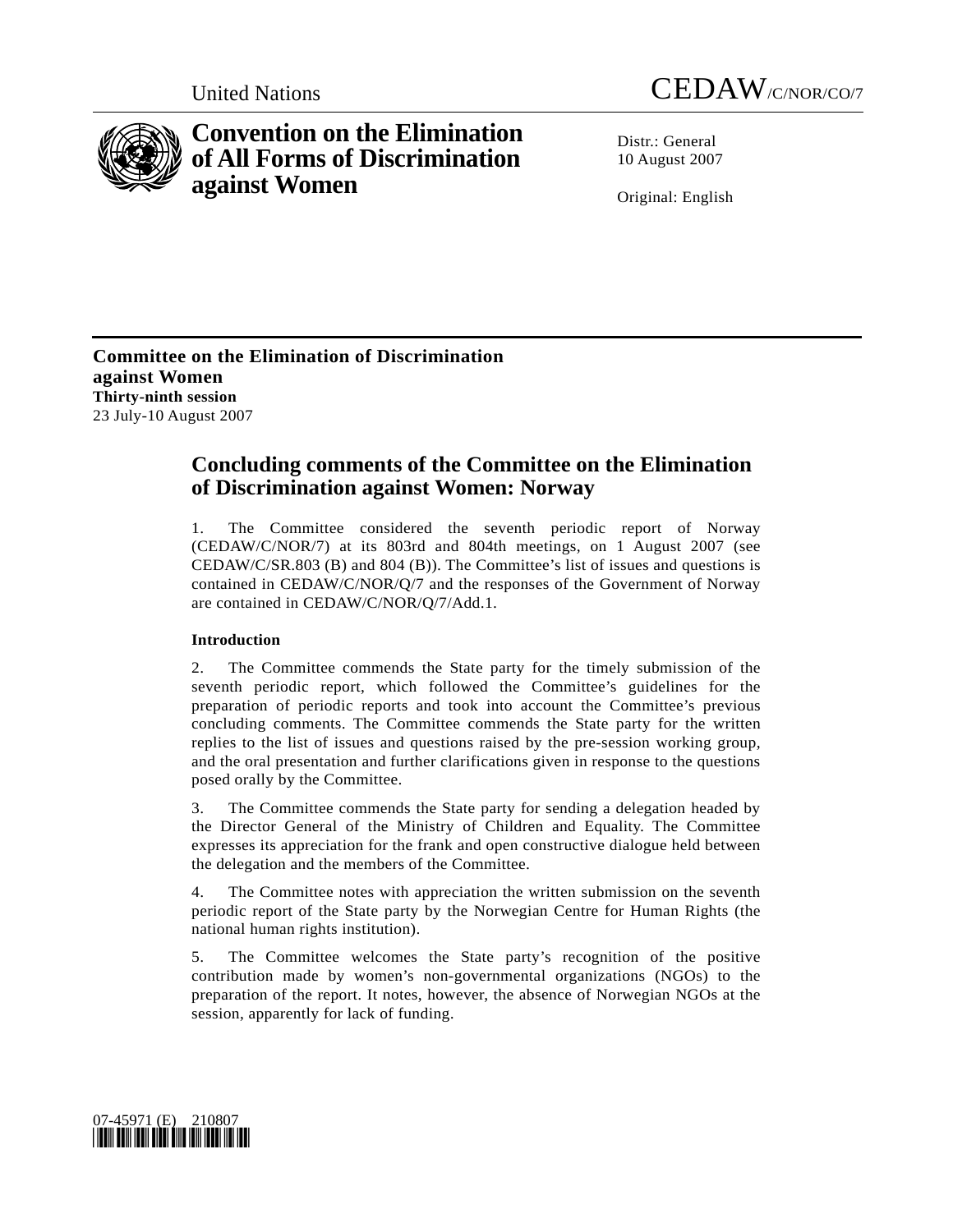#### **Positive aspects**

6. The Committee notes with appreciation that a number of initiatives have been undertaken to remove the barriers to achieving gender equality faced by migrant women and girls, particularly the passage of the Anti-Discrimination Act of 3 June 2005.

7. The Committee welcomes the State party's adoption of a new Plan of Action against Human Trafficking, which was introduced in early December 2006, and its ratification of the Protocol to Prevent, Suppress and Punish Trafficking in Persons, especially Women and Children, supplementing the United Nations Convention against Transnational Organized Crime.

8. The Committee welcomes the State party's launch in 2006 of its Plan of Action for the implementation of Security Council resolution 1325 (2000), on women and peace and security.

9. The Committee commends the State party for its establishment of a system of domestic violence coordinators in all 27 police districts to ensure that the police show understanding and insight in their dealings with victims and their families; a countrywide system of mobile violence alarms; and a pilot project for a "reverse alarm" for violent offenders who have violated a ban on visits.

10. The Committee notes with appreciation that the State party has further expanded the gender budgeting approach to encompass all ministries, each of which is required to carry out a gender equality assessment of its specialized budget area and report thereon in its budget proposals.

11. The Committee commends the State party on increasing its focus on gender equality in its development cooperation policy, while noting that the Convention should serve as a normative framework underpinning the State party's efforts in this area.

#### **Principal areas of concern and recommendations**

12. **While recalling the State party's obligation to systematically and continuously implement all the provisions of the Convention, the Committee views the concerns and recommendations identified in the present concluding comments as requiring the State party's priority attention between now and the submission of the next periodic report. Consequently, the Committee calls upon the State party to focus on those areas in its implementation activities and to report on actions taken and concrete results achieved in its next periodic report. It also calls upon the State party to submit the present concluding comments to all relevant ministries, other government structures at all levels and parliament, in order to ensure their full implementation.** 

13. The Committee remains concerned about the status of the Convention in the domestic legal system. While it appreciates that the Convention and its Optional Protocol were incorporated into the Gender Equality Act in 2005, the Committee recalls its recommendation from the previous concluding comments that the State party include the Convention and its Optional Protocol in the Human Rights Act, which would ensure that the provisions of the Convention prevail over any conflicting statutes and that the Convention has the same legal status as other United Nations human rights treaties incorporated therein.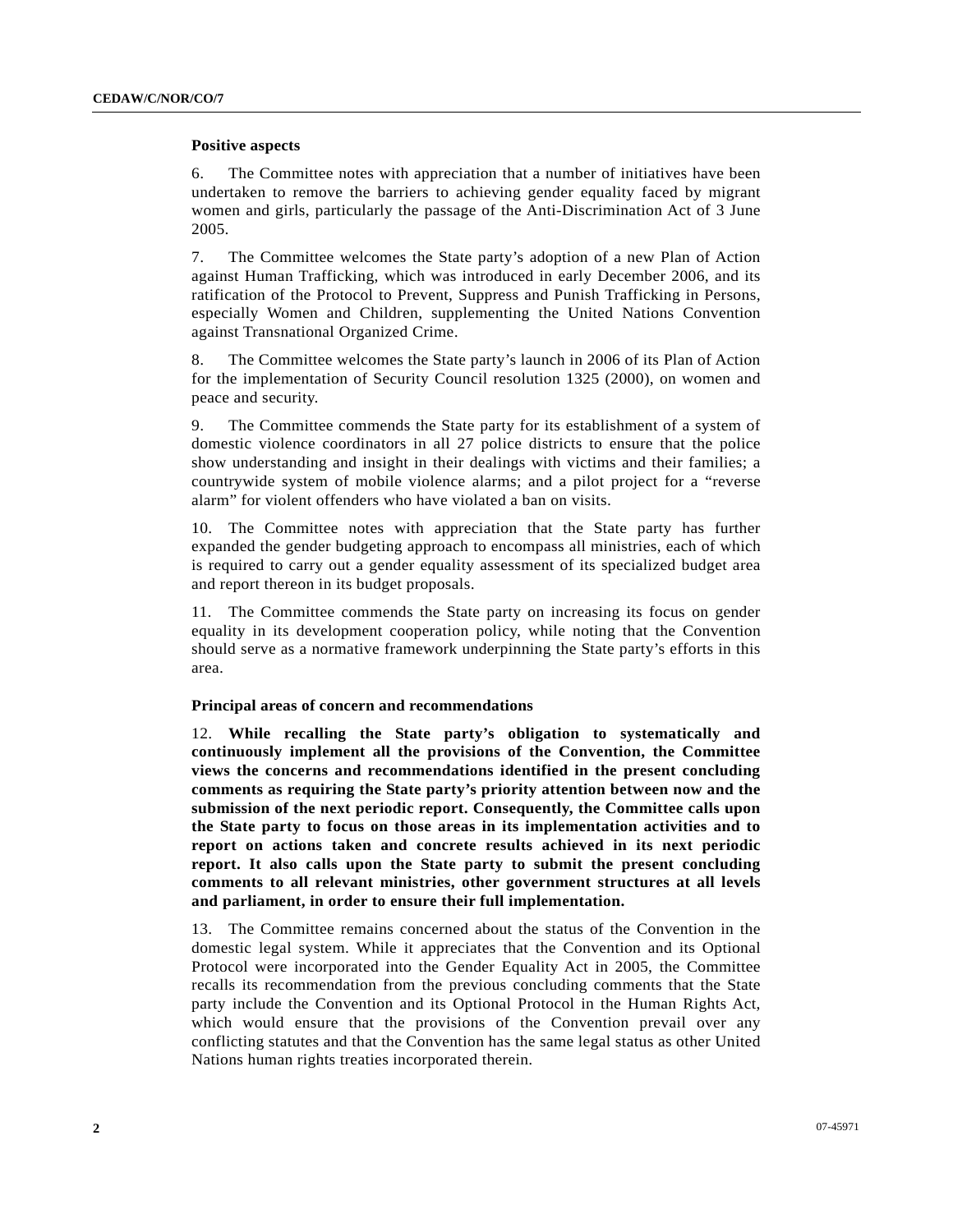14. **The Committee recommends that the State party take all necessary steps to incorporate the Convention on the Elimination of All Forms of Discrimination against Women into the Human Rights Act so as to ensure that elimination of discrimination against women is addressed as a core human rights obligation. It also recommends that the State party increase its efforts to raise awareness about the Convention and its Optional Protocol and the Committee's general recommendations among judges, prosecutors and lawyers to ensure that the spirit, objectives and provisions of the Convention become well known and regularly used in judicial processes.** 

15. While appreciating that the State party has a long-standing policy of gender mainstreaming in all fields covered by its central administration, the Committee notes with some concern that the new scope of action of the Anti-Discrimination and Equality Ombud may result in insufficient focus being given to discrimination against women. The Committee notes that the effectiveness of the new machinery for equality will be evaluated by the end of 2008. While appreciating the National Action Plan for Women, the Committee remains concerned that the plan is not based on the normative framework of the Convention.

16. **The Committee recommends that the State party ensure that all policies and the National Action Plan for Women are based on the objectives and the provisions of the Convention and that the national structure responsible for promoting gender equality and the advancement of women fully and expertly addresses the specificity of discrimination against women, as provided for in the Convention, and is well placed to monitor progress and constraints in the practical realization of the principle of substantive equality of women and men in the enjoyment of their human rights.** 

17. While welcoming the State party's innovative activities to address the social conduct of women and men and related stereotypes, such as the design and use of programmes for teaching and discussion and a joint research project of the Nordic countries to promote an understanding among youth of gender equality issues, the Committee is concerned that stereotypical cultural attitudes persist. These stereotypes are reflected in particular in women's position in the labour market, where they predominate in part-time work, and in their educational choices, particularly in higher education.

18. **The Committee recommends that the State party take additional measures to eliminate traditional stereotypical attitudes, including through sensitization and training of educators and school counsellors and sustained awarenessraising campaigns directed at both women and men, and at young people. Considering the important role of the media in regard to cultural change, the Committee recommends again that the State party encourage the media to project a positive image of women and of the equal status and responsibilities of women and men in the private and public spheres.**

19. While welcoming legal and other measures taken to combat violence against women, including the amendments to the Penal Code (2006) and the Police Act (2004) and the adoption and implementation of the Action Plan to Combat Domestic Violence (2004-2007), the Committee remains concerned about the prevalence of violence against women, including domestic violence. While commending the State party on its collection of data on the number of women murdered by their intimate partners, the Committee regrets the limited data and information available with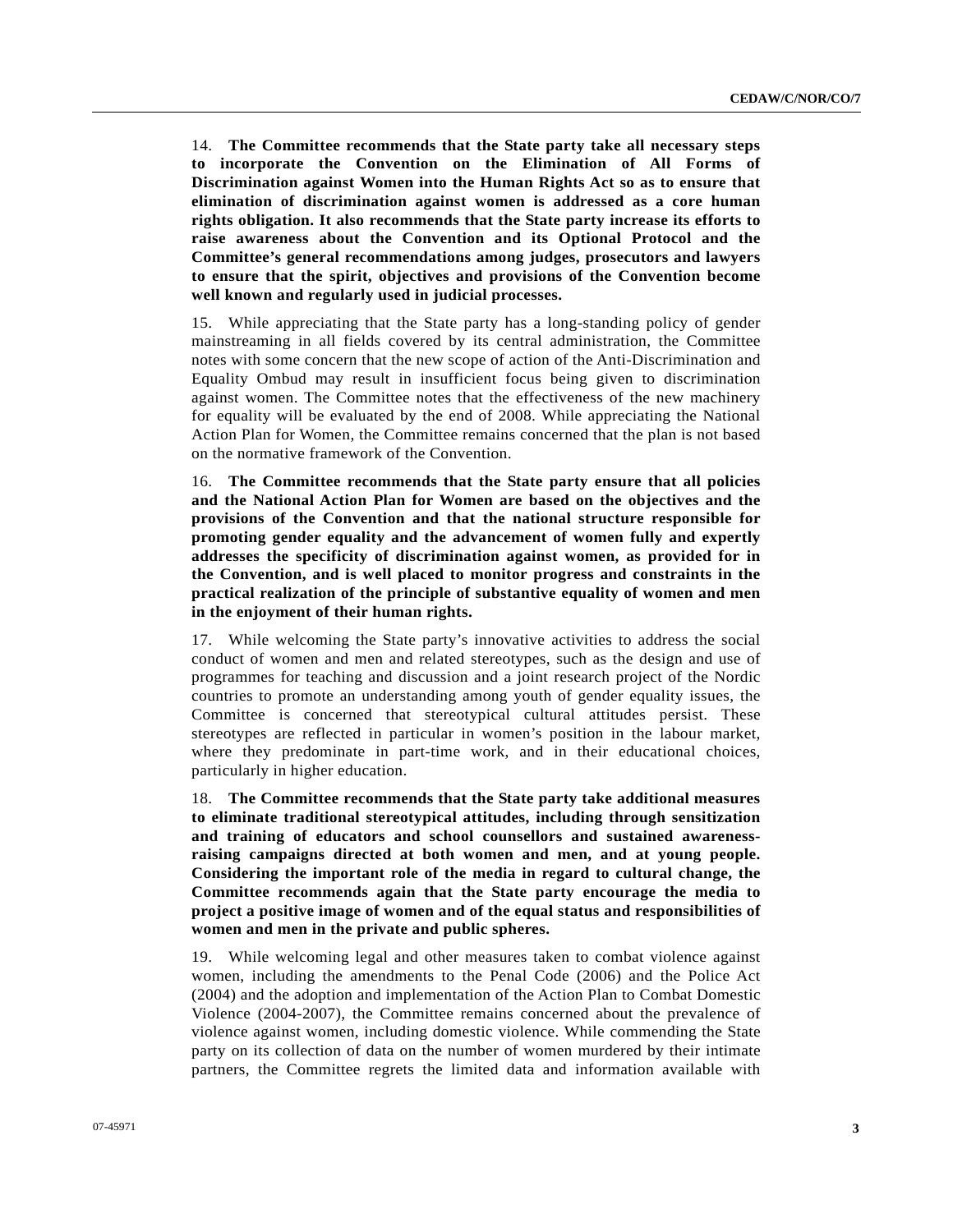regard to the age and ethnicity of victims, and the lack of any assessment of additional measures needed to prevent such murders.

20. **In accordance with its general recommendation No. 19, the Committee urges the State party to ensure that comprehensive measures are in place to address all forms of violence against women, including domestic violence, recognizing that such violence is a form of discrimination and constitutes a violation of women's human rights under the Convention. The Committee calls upon the State party to study and analyse all cases of violence against women, especially those that result in murders of women, and to ensure the adoption of effective measures to prevent violence against women and protect women from violence. It also calls upon the State party to reconsider its intended position not to enact a specific law on domestic violence. The Committee further calls upon the State party to ensure the collection of comprehensive statistical data disaggregated by sex, age and ethnicity, and by type of violence and the relationship of the perpetrator to the victim.** 

21. While commending the State party on its legislation and measures taken to address the issue of trafficking, the Committee is concerned about the lack of statistics and data on trafficking in women and girls. It is also concerned about the prevalence of trafficking, despite the measures taken by the State party, and that any increase in trafficking in women may lead to an increase in the exploitation of prostitution of women.

22. **The Committee requests the State party to provide in its next report comprehensive information and data from the newly established National Coordinating Unit for Assistance and Protection for the Victims of Human Trafficking about trafficking in women and information on the impact of measures taken and results achieved under the new Plan of Action against Human Trafficking. The Committee also recommends that the State party continue its bilateral, regional and international cooperation so as to further curb this phenomenon. The Committee calls on the State party to take appropriate measures to suppress the exploitation of prostitution of women and take measures to rehabilitate and support women who want to get out of prostitution, and make a detailed impact study of its plans to criminalize persons who buy sex.** 

23. While appreciating the fact that of 19 cabinet ministers, 9 are currently women and that the representation of women in parliament and in county and municipal councils is relatively high, the Committee is concerned at the low numbers of women mayors, professors and judges at all levels of the judiciary. It notes the lack of statistics on the participation of migrant and minority women in political and public life and in academia.

24. **The Committee urges the State party to continue to take measures to accelerate women's full and equal participation in all aspects of political and public life and decision-making, especially as mayors and judges and in academia. It calls upon the State party to use temporary special measures in accordance with article 4, paragraph 1, of the Convention and the Committee's general recommendations 25, on temporary special measures, and 23, on women in political and public life. It encourages the State party to ensure that the representation of women in political and public bodies reflects the full diversity of the population and includes migrant and minority women. The**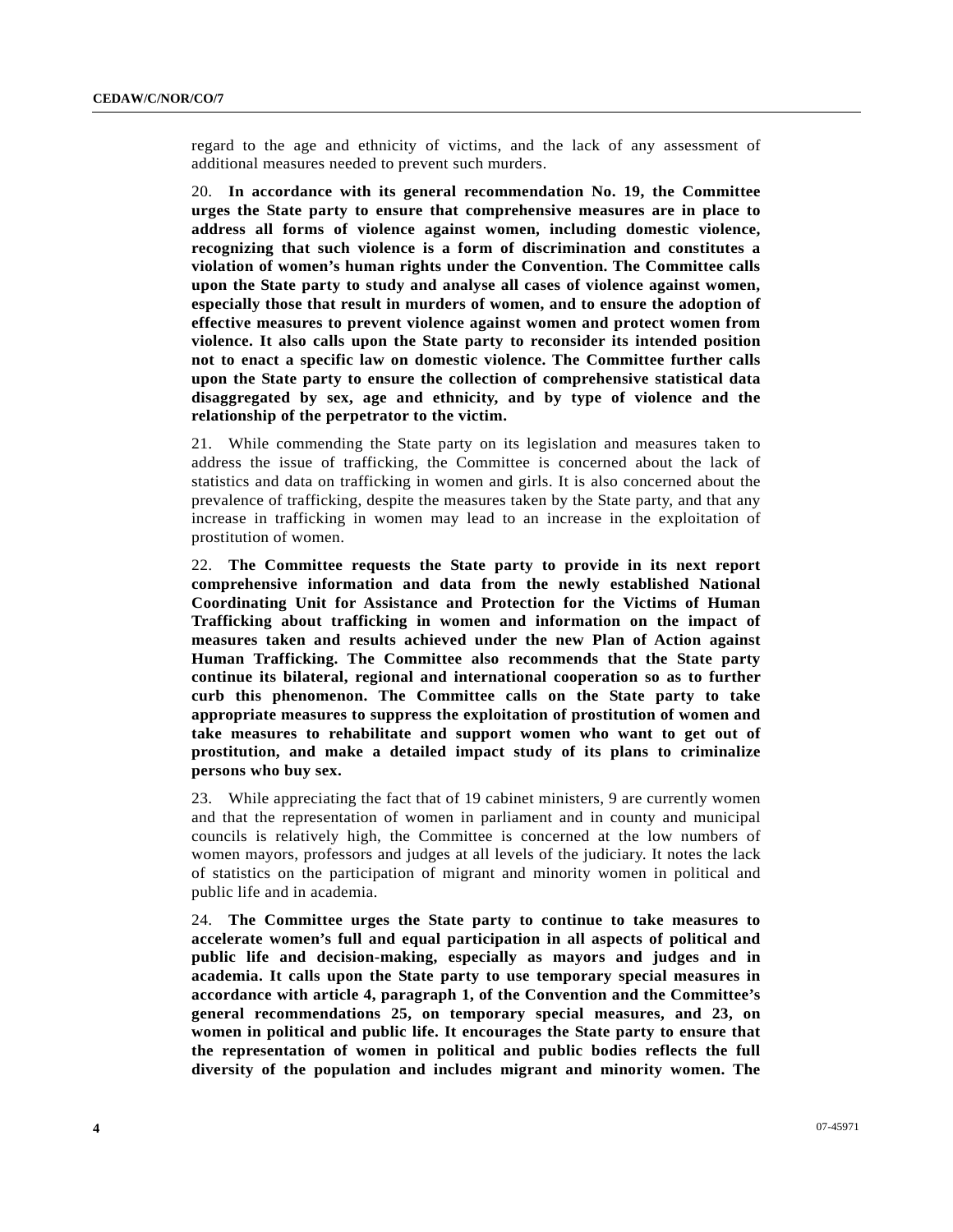**Committee requests the State party to provide data and information on the representation of women, including migrant and minority women in political and public life and in academia, in its next periodic report.** 

25. The Committee remains concerned about women's disadvantaged situation in the labour market, as reflected in a persistent wage gap between women and men, the predominance of women in part-time work and significant job segregation.

26. **The Committee urges the State party to prioritize the realization of women's de facto equal opportunities with men in the labour market, so as to achieve compliance with article 11 of the Convention. It urges the State party to take proactive and concrete measures to eliminate occupational segregation, both horizontal and vertical, and to narrow and close the pay gap between women and men. It calls upon the State party to monitor trends, including through the collection and analysis of data disaggregated by sex, skills and sectors in part-time versus full-time work, as well as the impact of measures taken and results achieved, and to take the necessary corrective steps. The Committee recommends that the State party continue its efforts for the reconciliation of family and professional responsibilities and for the promotion of equal sharing of domestic and family tasks between women and men.** 

27. The Committee regrets the lack of comprehensive information and data disaggregated by sex, race, ethnicity and age about the prevalence of HIV/AIDS.

28. **The Committee calls on the State party to provide detailed disaggregated statistical and analytical information about women and HIV/AIDS in its next periodic report.** 

29. While noting that the State party has continued to place the issue of forced marriages and female genital mutilation on the political agenda, and adopted and implemented successive plans of action, the Committee remains concerned about those practices.

#### 30. **The Committee requests the State party to continue its efforts to eradicate those practices and to regularly monitor and evaluate progress in the implementation and impact of its laws and action plans.**

31. The Committee is concerned about the lack of a legal framework for de facto unions and the resulting precarious situation in which women in such unions may find themselves when their relationship breaks down and there is a need for a division of property and assets without the benefit of adequate prior contractual agreement. The Committee is also concerned about the new amendments to the rules relating to recognition of paternity, under which cohabiting fathers no longer need the approval of the mother to recognize the paternity of her child.

32. **The Committee recommends that the State party ensure that women are guaranteed equal rights with men to property and assets accumulated during de facto unions when their relationship breaks down. It also recommends that the State party carefully monitor the impact of the new amendments to the rules relating to recognition of paternity for cohabiting fathers and to include information thereon in its next periodic report.** 

33. The Committee notes with concern that under the Marriage Act, county governors may on extraordinary grounds grant a dispensation from the age requirement of 18 to enter into marriage.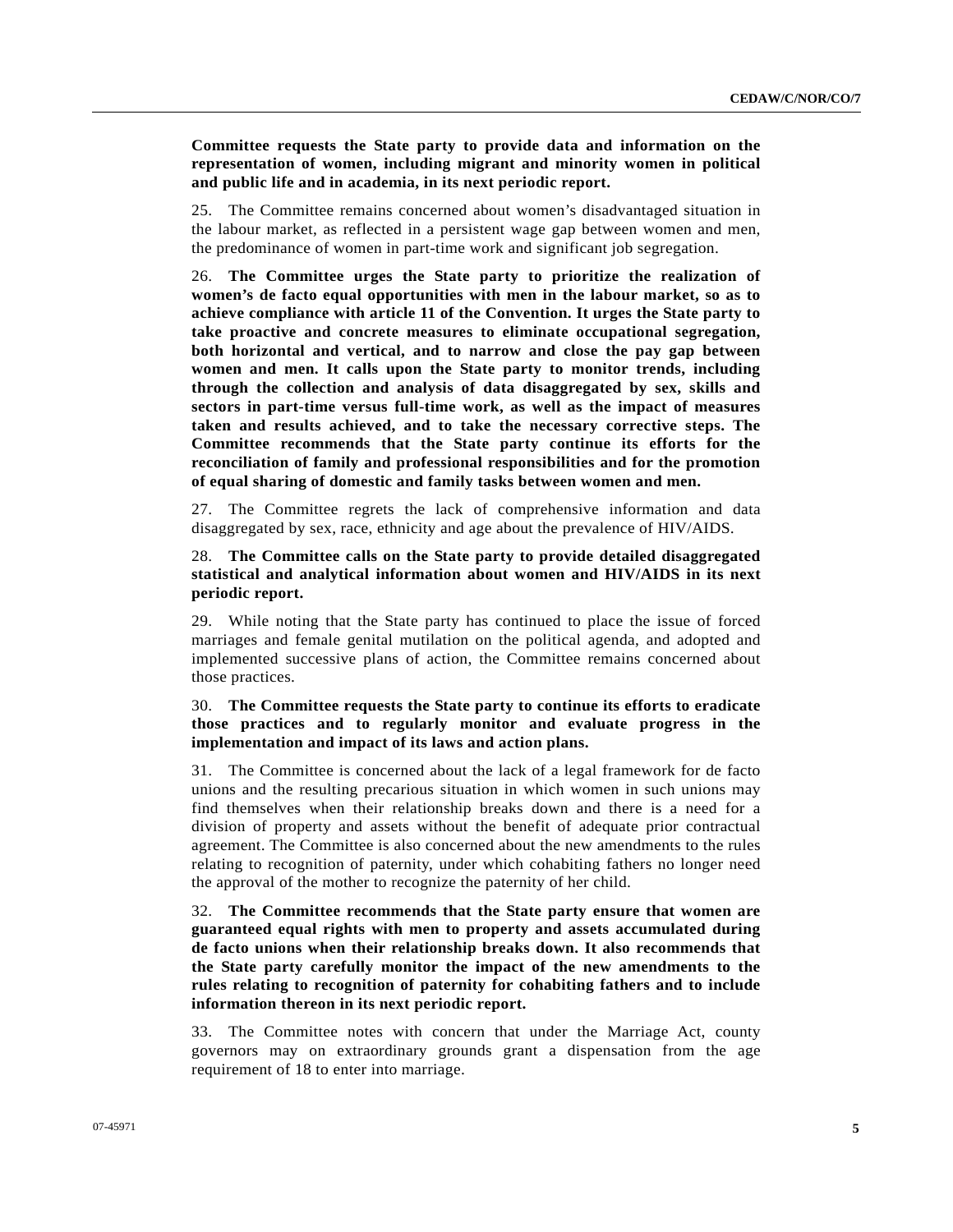### 34. **The Committee urges the State party to apply strictly the marriage age of 18 years and requests information in the next periodic report and statistical data disaggregated by sex and ethnicity on the dispensations that have been granted, as well as information on the grounds invoked.**

35. The Committee is concerned that the report contained insufficient data disaggregated by sex, race, ethnicity and age, in all areas of the Convention. The Committee notes that such data would have further clarified the de facto situation of different groups of women, in regard to all areas covered by the Convention, and the impact of governmental policies and programmes aimed at eliminating discrimination against them, and trends over time.

36. **The Committee requests the State party to include adequate disaggregated statistical data and analysis in its next report so as to provide a full picture of the implementation of all the provisions of the Convention. It also recommends that the State party regularly conduct impact assessments of its legislation, policies, plans and programmes to ensure that measures taken lead to the desired goals, and that it inform the Committee about the results achieved in the implementation of the Convention in its next report.** 

37. **The Committee urges the State party to continue to utilize, in its implementation of its obligations under the Convention, the Beijing Declaration and the Platform for Action, which reinforce the provisions of the Convention, and requests the State party to include information thereon in its next periodic report.** 

38. **The Committee also emphasizes that full and effective implementation of the Convention is indispensable for achieving the Millennium Development Goals. It calls for the integration of a gender perspective and explicit reflection of the provisions of the Convention in all efforts aimed at the achievement of the Goals and requests the State party to include information thereon in its next periodic report.** 

39. **The Committee notes that the adherence of States to the seven major international human rights instruments**[1](#page-5-0) **enhances the enjoyment by women of their human rights and fundamental freedoms in all aspects of life. The Committee therefore encourages the Government of Norway to consider ratifying the treaty to which it is not yet a party, namely, the International Convention on the Protection of the Rights of All Migrant Workers and Members of Their Families.** 

40. **The Committee requests the wide dissemination in Norway of the present concluding comments in order to make the people, including government officials, politicians, parliamentarians and women's and human rights organizations, aware of the steps that have been taken to ensure de jure and de facto equality of women, as well as the further steps that are required in that regard. The Committee requests the State party to continue to disseminate** 

<span id="page-5-0"></span>**\_\_\_\_\_\_\_\_\_\_\_\_\_\_\_\_\_\_** 

<sup>1</sup> The International Covenant on Economic, Social and Cultural Rights, the International Covenant on Civil and Political Rights, the International Convention on the Elimination of All Forms of Racial Discrimination, the Convention on the Elimination of All Forms of Discrimination against Women, the Convention against Torture and Other Cruel, Inhuman or Degrading Treatment or Punishment, the Convention on the Rights of the Child and the International Convention on the Protection of the Rights of All Migrant Workers and Members of Their Families.